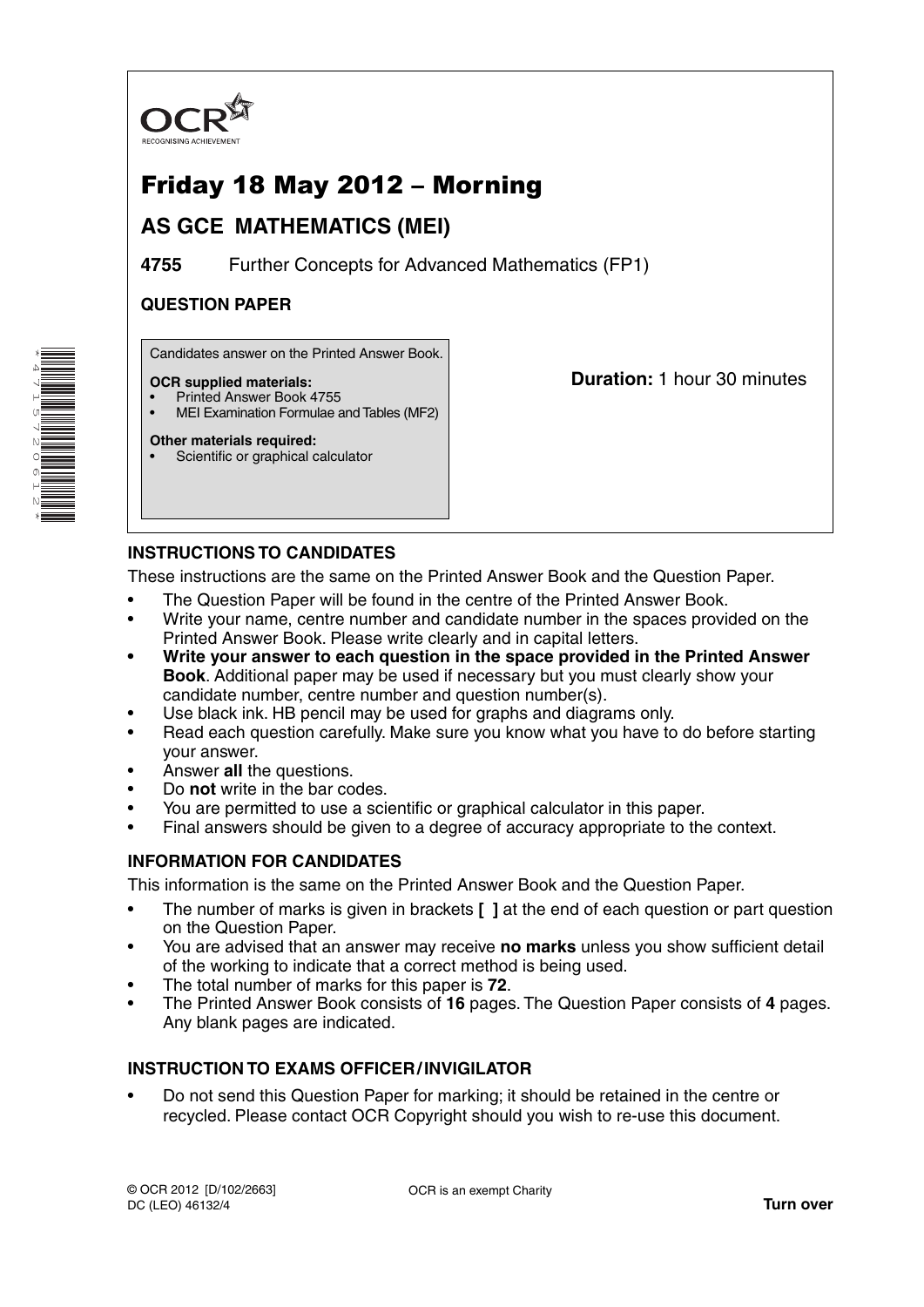#### **Section A** (36 marks)

|                                | 1 You are given that the matrix $\begin{pmatrix} -1 & 0 \\ 0 & 1 \end{pmatrix}$ represents a transformation A, and that the matrix $\begin{pmatrix} 0 & 1 \\ -1 & 0 \end{pmatrix}$ |  |  |
|--------------------------------|------------------------------------------------------------------------------------------------------------------------------------------------------------------------------------|--|--|
| represents a transformation B. |                                                                                                                                                                                    |  |  |

- **(i)** Describe the transformations A and B. **[2] (ii)** Find the matrix representing the composite transformation consisting of A followed by B. **[2]**
- **(iii)** What single transformation is represented by this matrix? **[1]**
- **2** You are given that  $z_1$  and  $z_2$  are complex numbers.
- $z_1 = 3 + 3\sqrt{3}$  *j*, and  $z_2$  has modulus 5 and argument  $\frac{\pi}{3}$ .
	- **(i)** Find the modulus and argument of  $z_1$ , giving your answers exactly. [4]
	- (ii) Express  $z_2$  in the form  $a + bj$ , where *a* and *b* are to be given exactly. [2]
	- **(iii)** Explain why, when plotted on an Argand diagram,  $z_1$ ,  $z_2$  and the origin lie on a straight line.  $[1]$

3 The cubic equation 
$$
3x^3 + 8x^2 + px + q = 0
$$
 has roots  $\alpha$ ,  $\frac{\alpha}{6}$  and  $\alpha - 7$ . Find the values of  $\alpha$ , p and q. [6]

4 Solve the inequality 
$$
\frac{3}{x-4} > 1
$$
. [4]

5 (i) Show that 
$$
\frac{1}{2r+1} - \frac{1}{2r+3} \equiv \frac{2}{(2r+1)(2r+3)}
$$
. [2]

 **(ii)** Use the method of differences to find  $\sum_{r=1}^{30}$ 1  $\frac{1}{(2r+1)(2r+3)}$ , expressing your answer as a fraction. **[5]** 

- **6** A sequence is defined by  $a_1 = 1$  and  $a_{k+1} = 3(a_k + 1)$ .
	- **(i)** Calculate the value of the third term,  $a_3$ . [1]

(ii) Prove by induction that 
$$
a_n = \frac{5 \times 3^{n-1} - 3}{2}
$$
. [6]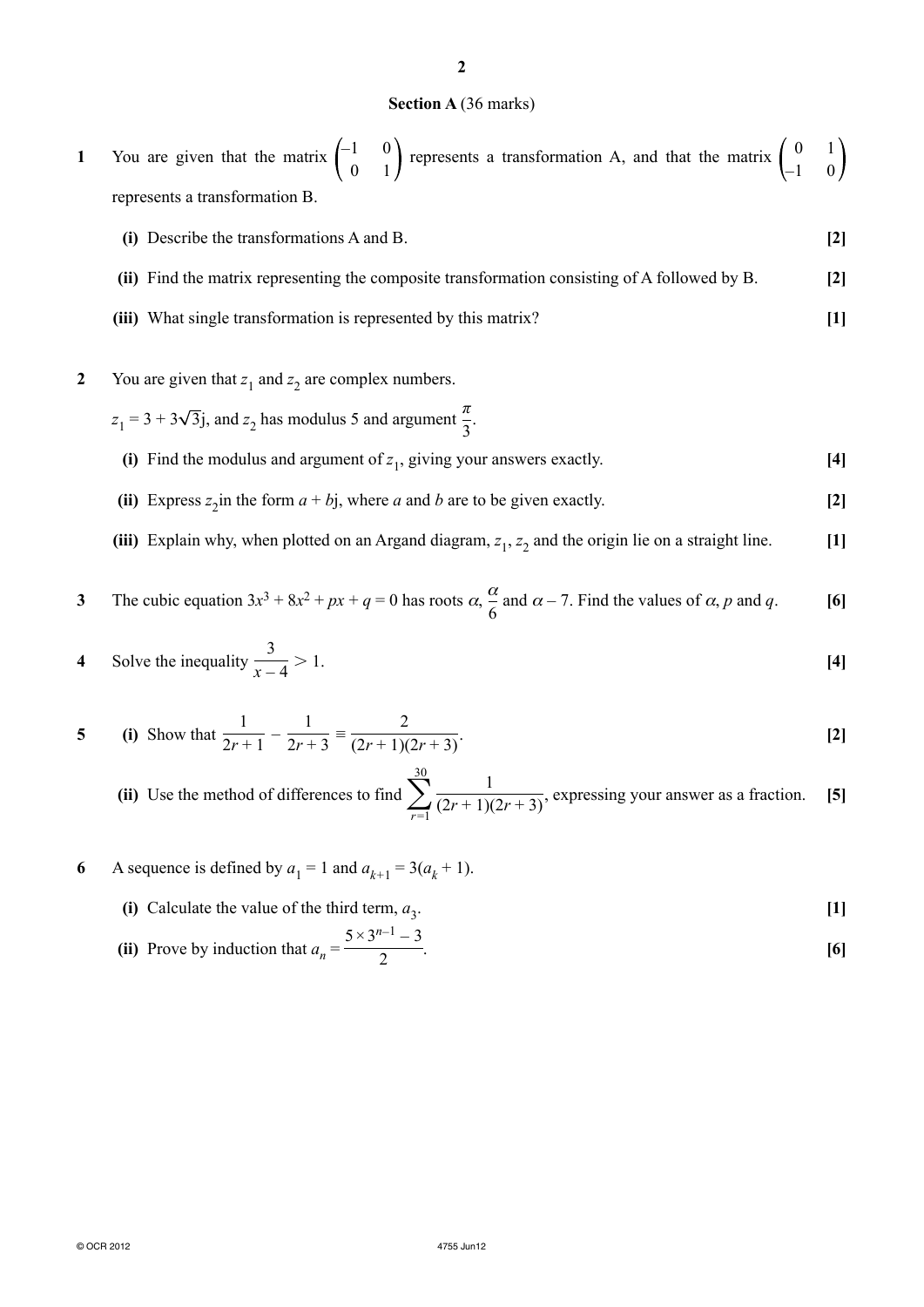### **Section B** (36 marks)

*x*<sup>2</sup> − 25

**3**

\n- 7 A curve has equation 
$$
y = \frac{x^2 - 25}{(x - 3)(x + 4)(3x + 2)}
$$
.
\n- (i) Write down the coordinates of the points where the curve crosses the axes.
\n- (ii) Write down the equations of the asymptotes.
\n- (iii) Determine how the curve approaches the horizontal asymptote for large positive values of *x*, and for large negative values of *x*.
\n- (iv) Sketch the curve.
\n- (v) Sketch the curve.
\n- (d) Verify that  $1 + 3j$  is a root of the equation  $3z^3 - 2z^2 + 22z + 40 = 0$ , showing your working.
\n- (v) Explain why the equation must have exactly one real root.
\n- (v) Find the other roots of the equation.
\n- (v) Find the other roots of the equation.
\n- (v) Find the other roots of the equation.
\n- (v) Find the other roots of the equation.
\n- (v) Find the other roots of the equation.
\n- (v) Find the other roots of the equation.
\n- (v) Find the other roots of the equation.
\n- (v) Find the other roots of the equation.
\n- (v) Find the other roots of the equation.
\n- (v) Find the other roots of the equation.
\n- (v) Find the other roots of the equation.
\n- (v) Find the other roots of the equation.
\n

9 You are given that 
$$
A = \begin{pmatrix} 2 & 1 & k \ 7 & -1 & -1 \end{pmatrix}
$$
,  $B = \begin{pmatrix} -19 & -4 & -7 \ -9 & -31 & 2-k \end{pmatrix}$  and  
\n $AB = \begin{pmatrix} 79 & 0 & -3-k \ -9k - 27 & -31k - 14 & q \ p & 0 & 82 + k \end{pmatrix}$  where *p* and *q* are to be determined.

(i) Show that 
$$
p = 0
$$
 and  $q = 15 + 2k - k^2$ . [3]

It is now given that  $k = -3$ .

**(ii)** Find **AB** and hence write down the inverse matrix  $A^{-1}$ . **[5]** 

 **(iii)** Use a matrix method to find the values of *x*, *y* and *z* that satisfy the equation **A** *x y z*  $\vert =$ 14 −23 9 . **[4]**